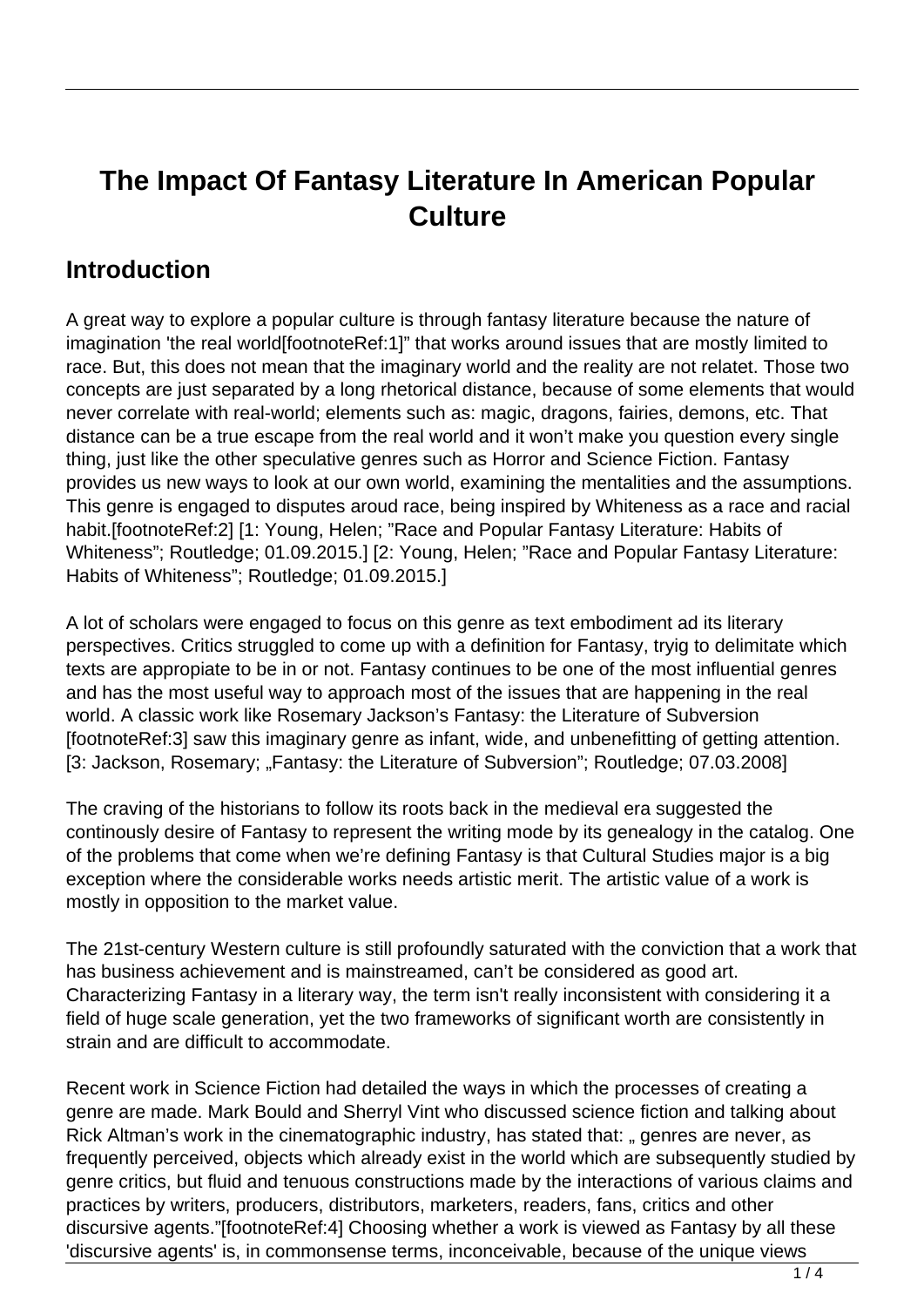which may be held even inside those general gatherings. In this way, Fantasy has two key areas: the ways in which it is introduced to the open both by its author and publisher, and the way in which it is perused and collected by critics, fans, and general readers. This applies not only to literary works, but also to different media which have gotten progressively significant during the twenty-first century: computer games, film, TV series, and comic books. [4: Bould and Vint; "There Is No Such Thing as Science Fiction";48.]

With this exchange, this becomes a coherent way in which Fantasy as a genre can be fully comprehended: a cultural genre in popular fantasy that is established a larger set of procedures with fantastic conventions the bahaviours of the authors, and the location of the imaginary world, without having politics or economy involved. As a complex network, genre surrounds more than just some creative works. It also requires the comprehension of genre formality.

This genre as a network, requers more than just creative work. It requires an understanding of the complexity of genre conventions, such as: settings, characters and events; which are mostly inspired from the European culture and history from the Middle Ages. In the Fantasy case, there are some stereotypes that are mostly based on race and social calss. For example, most of the fantasy books that I've read has as protagonist the white middle-class guy. This genre is not made to delimitate the borders between races or social classes. It is created to give an insight of the ideas that are attached to race and popular culture of the twenty-first century.

It is worth considering thte fact that the common habit of Fantasy is creating another white protagonist.In early life, Fantasy created these Whiteness habits, but in the twenty-first century those habits are tried to be broken. Those kinds of habits are shown in multiple forms like the shape of the bodies and some voices that need to be heard louder. But unfortunately, in Fantasy, the habits are dominated by White bodies and voices.Also, this history of domination can be changed by any character in the cultural network.

But, the explosion of the digital era and the rise of media adaptations, has shaped the Fantasy view of the twenty-first century by adding new dimensions to the old habits. As Helen Young said in ther book, " Fantasy habitually constructs the Self through Whiteness and Otherness through an afrray of racist stereotypes, particularly but not exclusively those associated with Blackness."[footnoteRef:5]Fantasy is created to give structured worlds which gives us the nostalgia of imperialism. In Urban Fantasy, it was explored slavery, suburbs, small towns and imperial histories. Digital communication had a significant compact in the culture od Science-Fiction and Fantasy, which are twisted and inseparable on any scale that is outside the imaginary world. [5: Young, Helen;"Race and Popular Fantasy Literature: Habits of Whiteness"; Routledge; 01.09.2015]

The online struggles based mostly on individuality, identity and culture is a challenge and a change to the Fantasy's habits that were taken over by the Whiteness. The sigh of people of colour in the both worlds are the main key of changing the habits of gender, and the online spaces allows the support of it.

There are a lot of authors that created some of the most iconic Fantasy novels of the twenty-first century thta gained a lot of popularity.

### **Game of Thrones by George R.R. Martin**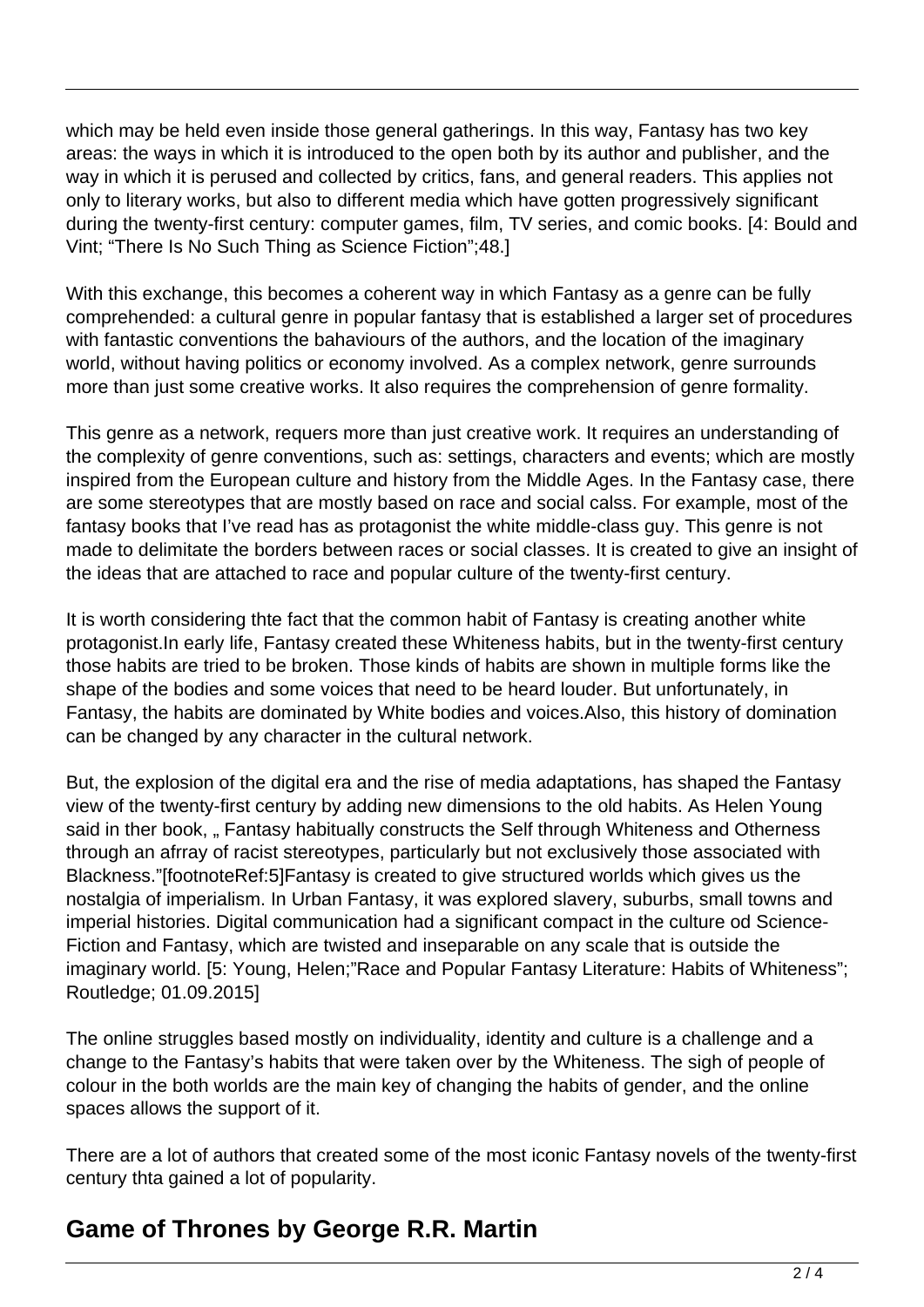The American author George R.R. Martin initially released the first book of his A Song of Ice and Fire[footnoteRef:6] series, ,A Game of Thrones', in 1996. Four additional books followed in the following fifteen years. Motivated by evident notable occasions, for example, The War of the Rose[footnoteRef:7]s in Tudor England, the arrangement was intensely adulated for its authenticity, assorted variety of characters, and portrayal of topics, for example, war, force, and religion. During the underlying discharge, A Game of Thrones positions neglected to try and hit lower smash hit rankings, a lot to the disappointment of its distributors and Martin. However, through information exchange and advancement by autonomous book shops, the book increased huge fame. This thusly prompted the accompanying books in the arrangement turned out to be nearly moment smash hits, heading up The New York Times [footnoteRef:8]blockbuster list. [6: A series of 7 books written by George. R. R. Martin, published in the U.S. by Bantam Books, from 1996- present.] [7: A series of English Civil Wars between 22.05.1455- 16.06.1487.] [8: An American newspaper based in New York City and founded in 18.09.1852 by Henry Jarvis Raymond and George Jones.]

This rising popularity carried the arrangement to the consideration of American Television company HBO[footnoteRef:9]. They previously propositioned adapting the books into a serialized TV program in 2007, with showrunners David Benioff and D.B. Weiss. While many know the tale of the messed up unpublicized pilot scene and reevaluating process, the principal season circulated to TV crowds in April 2011, to both solid surveys and appraisals. It was quickly restored for a subsequent season covering the second book of the arrangement, A Clash of Kings, only two days after the debut scene, 'Winter is Coming[footnoteRef:10]', at first disclosed. [9: Acronym for "Home Box Office", is an American Premium Television Network founded on 08.11.1972 by Charles Dolan, owned by WarnerMedia Entertainment.] [10: Name of the first episode from the HBO tv series, ruled on 17.04.2011]

So for what reason is this specific TV show so mainstream? How could it be that this TV program wove its way into the cultural texture of contemporary media while others are scarcely a drop in the ocean?

The response is a large number of perspectives. The dirty authenticity of its storyworld, to its complex ethically uncertain characters and its eye-popping enhancements. Gameof Thrones positions had the fortitude, to bring parts of narrating to TV in manners that had never been done, and made it the highest quality level. While other serialized TV shows have avoided any and all risks with unsurprising and standard plots, GoT[footnoteRef:11] never kept down when subverting customary sort tropes. [11: The acronym for "Game of Thrones"]

Winning many honors and awards, and generating a huge being a fan including various VIP fans, the impact of this show is hard to overlook. As we get ready to launch season eight, we will appreciate the stunning turns, wonderful exhibitions, and dazzling visuals as we approach the start of the finish of this dream epic.

## **Conclusion**

Escaping one's issues by fleeing is typically not thought about as the most ideal approach to manage issues. As a general public, we fell that standing up and confronting our issues is the most ideal approach to conquer them. In the dream, the fundamental character for the most part embraces an excursion where they can build up the fearlessness and solidarity to face the